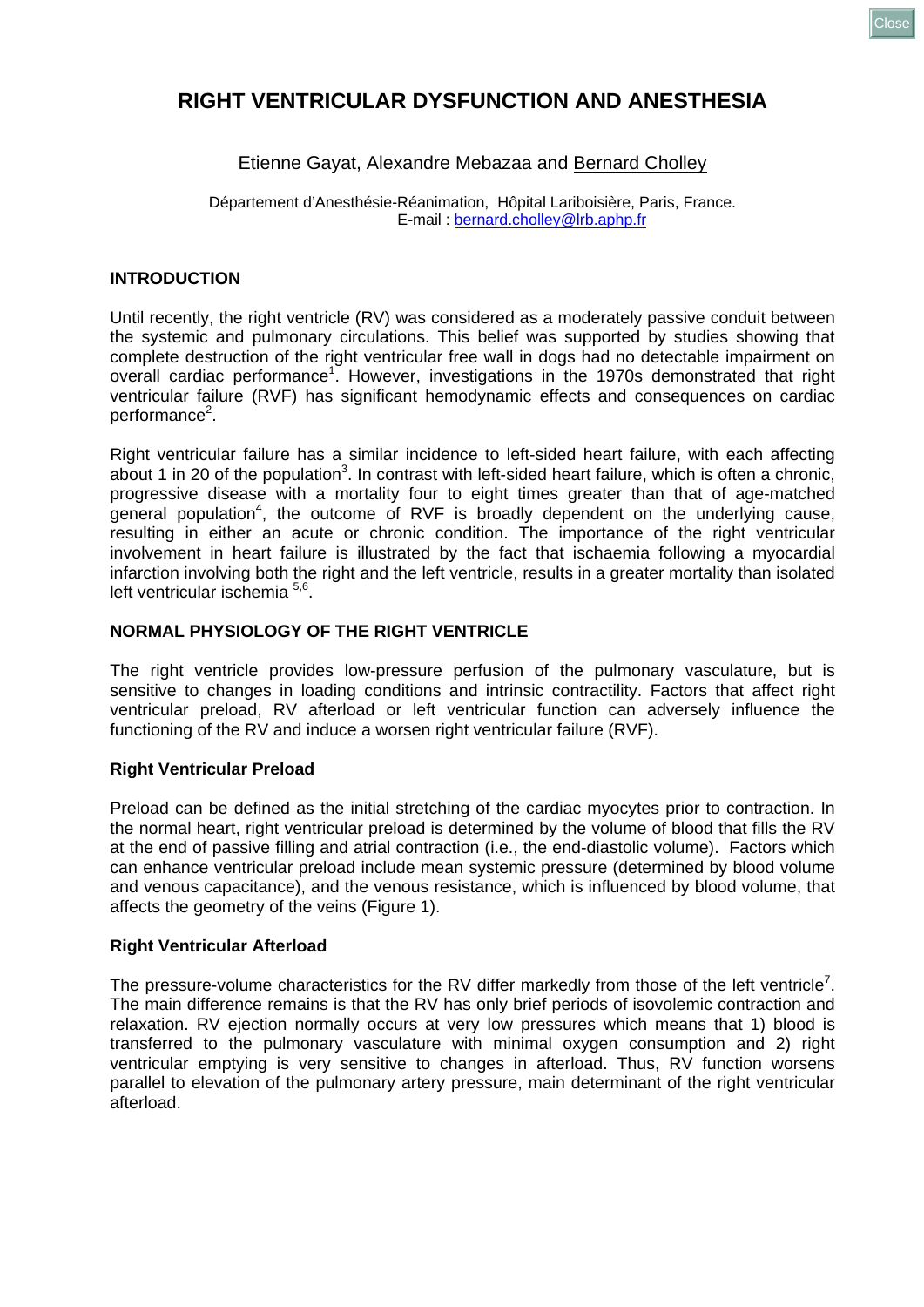

# Figure 1:

### **The Right Heart Vascularization**

Physiologically, right coronary artery perfusion occurs during both diastole and systole, in contrast to the left coronary artery, that supplies the left ventricular muscle mostly during diastole. However, if systolic pulmonary arterial pressure increases, RV wall stress increases occluding intramural vessels during systole, leading to a pattern of perfusion similar to that of the LV. Right coronary flow occurs therefore predominantly during diastole. Under such conditions, diastolic arterial pressure should be optimal in order to maintain sufficient right and left coronary blood flows <sup>8</sup>.

#### **Normal Pressures in the Right Heart Cavities**

Normal values are presented in Table 1.

| Variable                      | Value                       |
|-------------------------------|-----------------------------|
| Right atrial pressure *       |                             |
|                               | Mean $0 - 7$ mmHg           |
| Right ventricular pressure    |                             |
|                               | Systolic $15 - 25$ mmHg     |
|                               | Diastolic $0 - 8$ mmHg      |
| Pulmonary artery pressure     |                             |
|                               | Systolic $15 - 25$ mmHg     |
|                               | Diastolic $8 - 15$ mmHg     |
|                               | Mean   $10 - 20$ mmHg       |
|                               | Wedge $6 - 12$ mmHg         |
| Pulmonary vascular resistance | 100 – 250 dynes/s par $cm5$ |

Table 1: Normal pressures in the right heart cavities.

 $*$  0 – 4 mmHg during spontaneous breathing, and 2 – 7 mmHg under mechanical ventilation (normal lungs, ZEEP)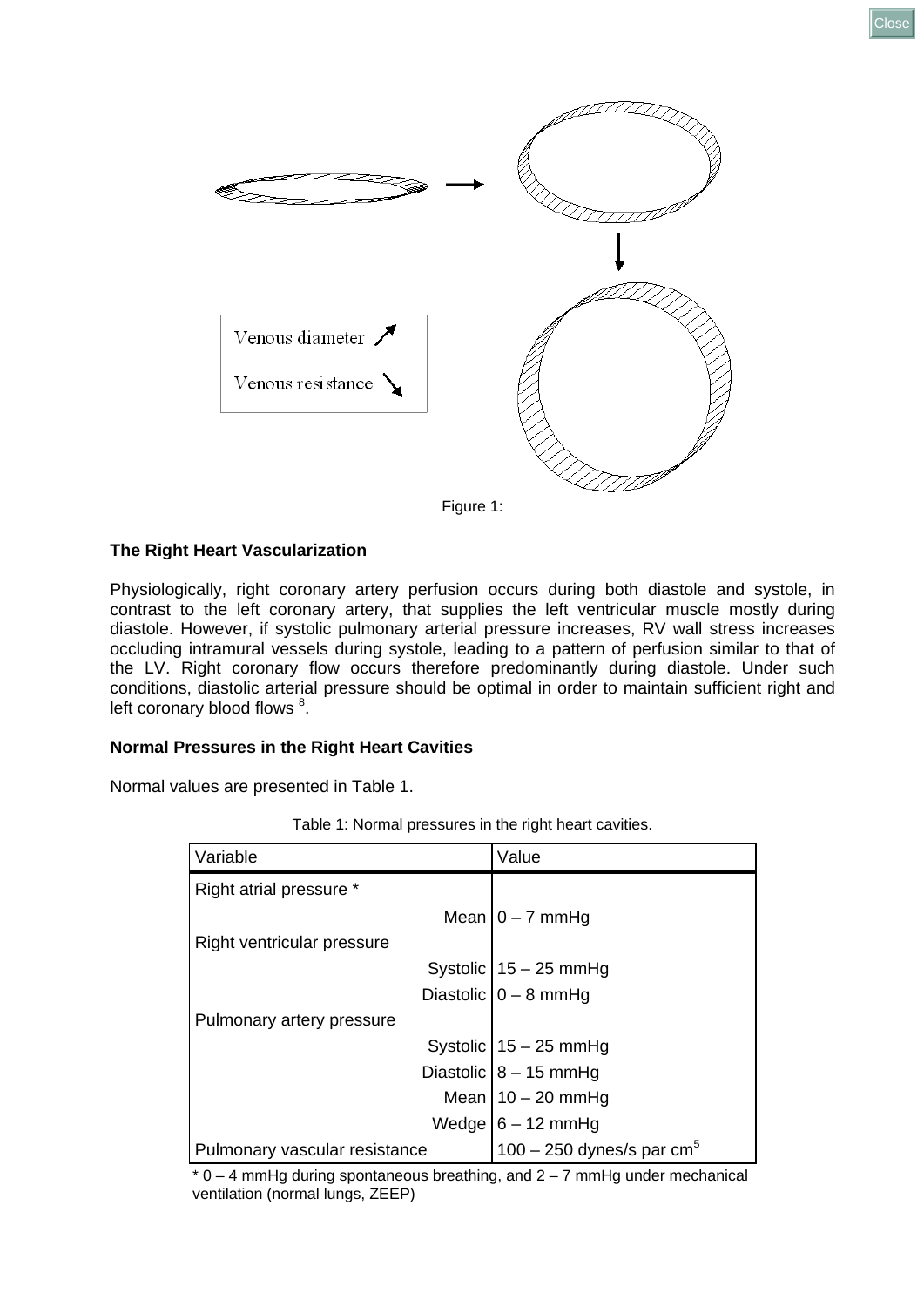**PATHOPHYSIOLOGY OF RIGHT HEART FAILURE**

Various pathophysiologic findings may be encountered during right heart failure, depending on the underlying cause. A summary of these phenomenons is presented in Figure 2. RV failure is usually secondary to a combination of decreased RV contractility, increased RV pressure, and increased RV volume.



Figure 2: Conditions associated with RV failure categorized by initial pathophysiology (from 20, with permission).

# **Right Ventricular Contractile Impairment**

This condition occurs most often as a consequence of right ventricular ischemia and infarction. Usually, right ventricular infarction is due to proximal occlusion of the RCA. In this condition, the RV is unable to contract against normal pulmonary artery pressures (see Figure 3). Accordingly, RV ischemia rapidely leads to RV dilatation with a concomitant rise in RV diastolic pressure. Pressure elevation causes a shift of the interventricular septum towards an already underfilled left ventricle. RV dilatation in the setting of limited pericardial compliance leads to increased intrapericardial pressures and additional constraint on the filling of both ventricles<sup>9</sup>. These changes in RV mechanics lead to depressed right-sided output, decreased LV preload and, subsequently, a reduced overall cardiac output <sup>10</sup>.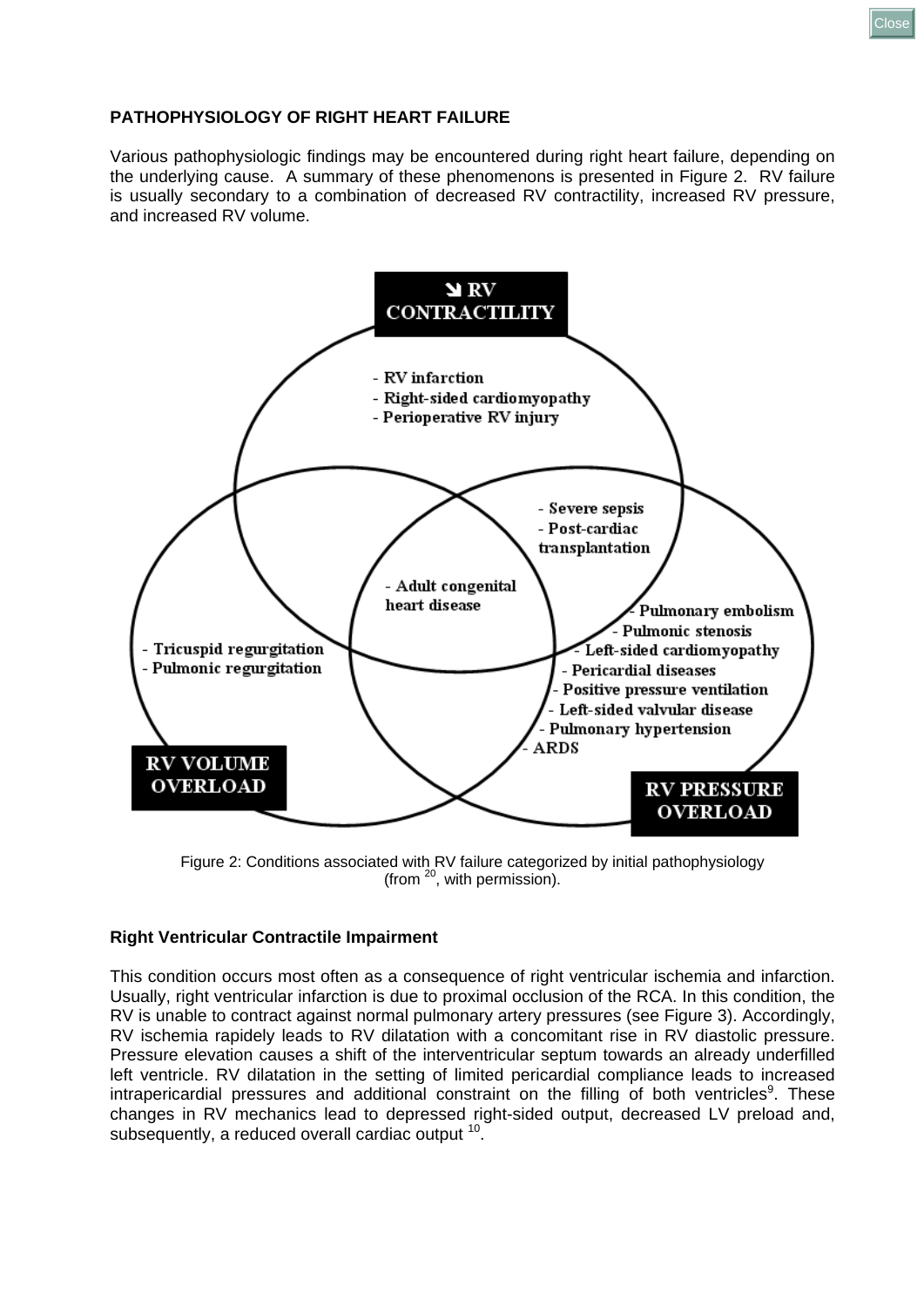

Figure 3: Vicious cycle of auto-aggravation. This pathophysiologic pathway is specific to the RV. This cascad of events must be prevented as soon as possible and implies that any sign of RVF should result in an immediate treatment in order to avoid this vicious cycle.

### **Consequences of an Increase in Right Ventricular Afterload**

#### *Chronic Pulmonary Hypertension*

As described above, increased PAP impairs both coronary perfusion and RV performance. Under normal conditions, RCA perfusion occurs during diastole and systole. A sudden elevation in PAP will reduce systolic perfusion and potentially reduce oxygen supply to the RV at a time when oxygen demand is increased. In addition, as already described, the right ventricle emptying is very sensitive to changes in afterload. In patients with pulmonary hypertension, the RV dilates to maintain stroke volume despite reduced ejection fraction. Increased afterload prolongs the isovolaemic contraction phase and ejection time and, therefore, increases myocardial oxygen consumption. Accordingly, in a patient with decreased RCA perfusion, it is important to reduce right ventricular afterload to improve the oxygen supply/demand balance in the RV and maintain right ventricular function.

#### *Acute Cor Pulmonale*

Acute cor pulmonale is the consequence of a sudden increase in RV afterload, most often due to a massive pulmonary embolism or acute respiratory distress syndrome in adults $11,12$ . In ARDS patients, circulating vasoconstrictors, increased sympathic tone, microvascular obstruction and hypoxic vasoconstriction contribute altogether to increase RV afterload<sup>13</sup>. In response to the abrupt rise in impedance to right ventricular ejection, RV cavity dilates, RV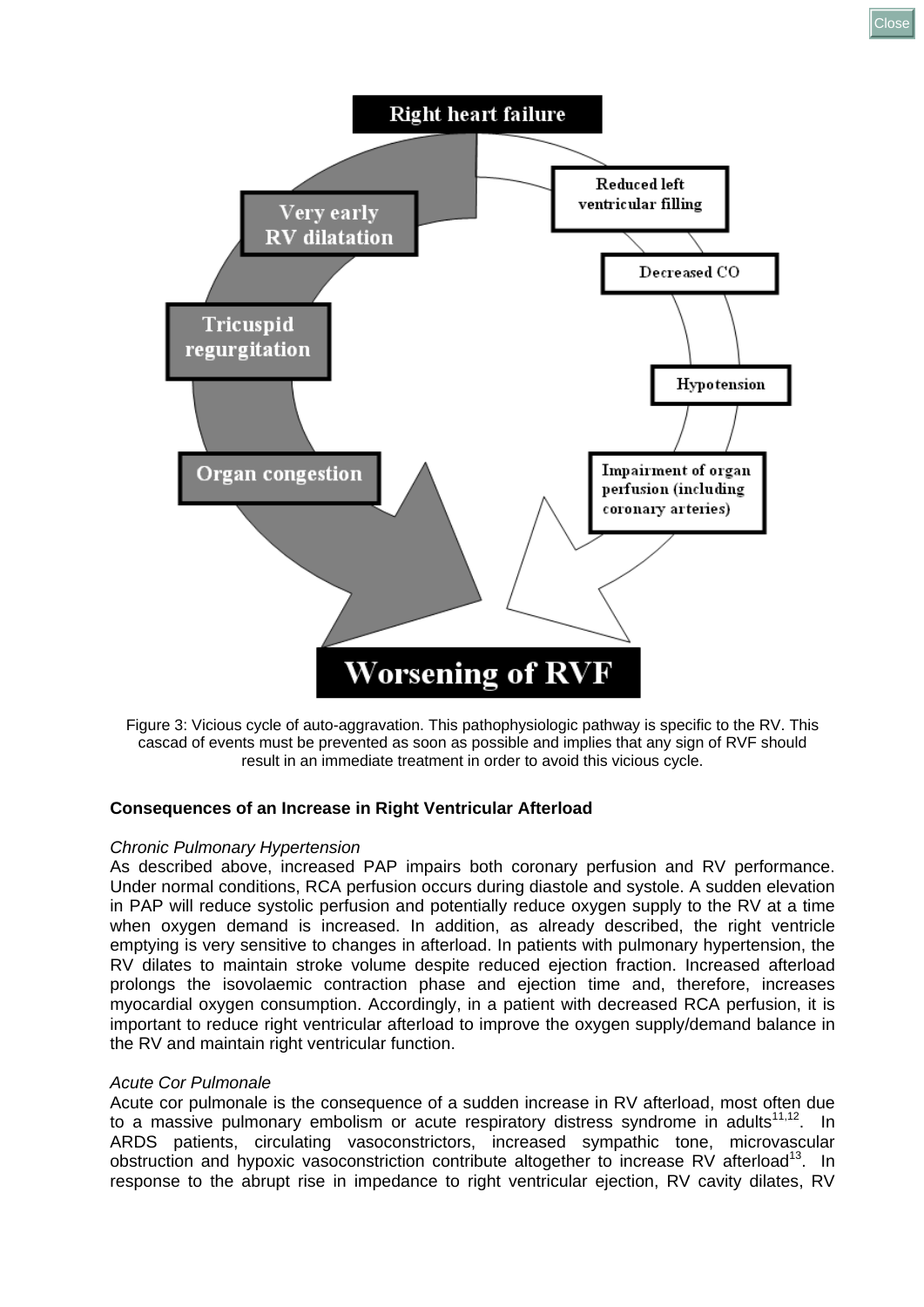ejection is impaired, and circulatory failure may occur anytime. Acute cor pulmonale may be completely or partially reversible if RV afterload returns to normal range (Figure 4).



Figure 4: Hemodynamic changes observed with and without inhaled nitric oxide (NO) in a patient with ischemic right ventricular failure. 2D echocardiography shows dilated RV, and an inter-ventricular septum that is shifted from right to left, giving a characteristic "D shape" to the short axis view of the LV. When inhaled NO was removed, the slight increase in pulmonary artery pressure (from 18 to 25 mmHg) resulted in right ventricular dilatation (from 37 to 42 mm) and decreased cardiac output. Simultaneously, right atrial pressure waveform indicated acute tricuspid regurgitation (large "v" waves). (Reproduced  $from<sup>19</sup>$ , with permission).

#### **Effect of the Increase in Right Ventricular Volume**

Volume overload is common during RVF and physicians should be aware that additional fluid loading may further dilate the RV, increase tricuspid regurgitation, and, subsequently, worsen hepatic and renal congestion. Although, infusing fluids may seem logical with the prospect of recruiting preload, this effect is potentially limited beyond a mean pulmonary artery pressure of 30 mmHg in most RVF patients<sup>14</sup>, and therefore caution is warranted when considering volume loading in any patient with suspecte RVF (Figure 5).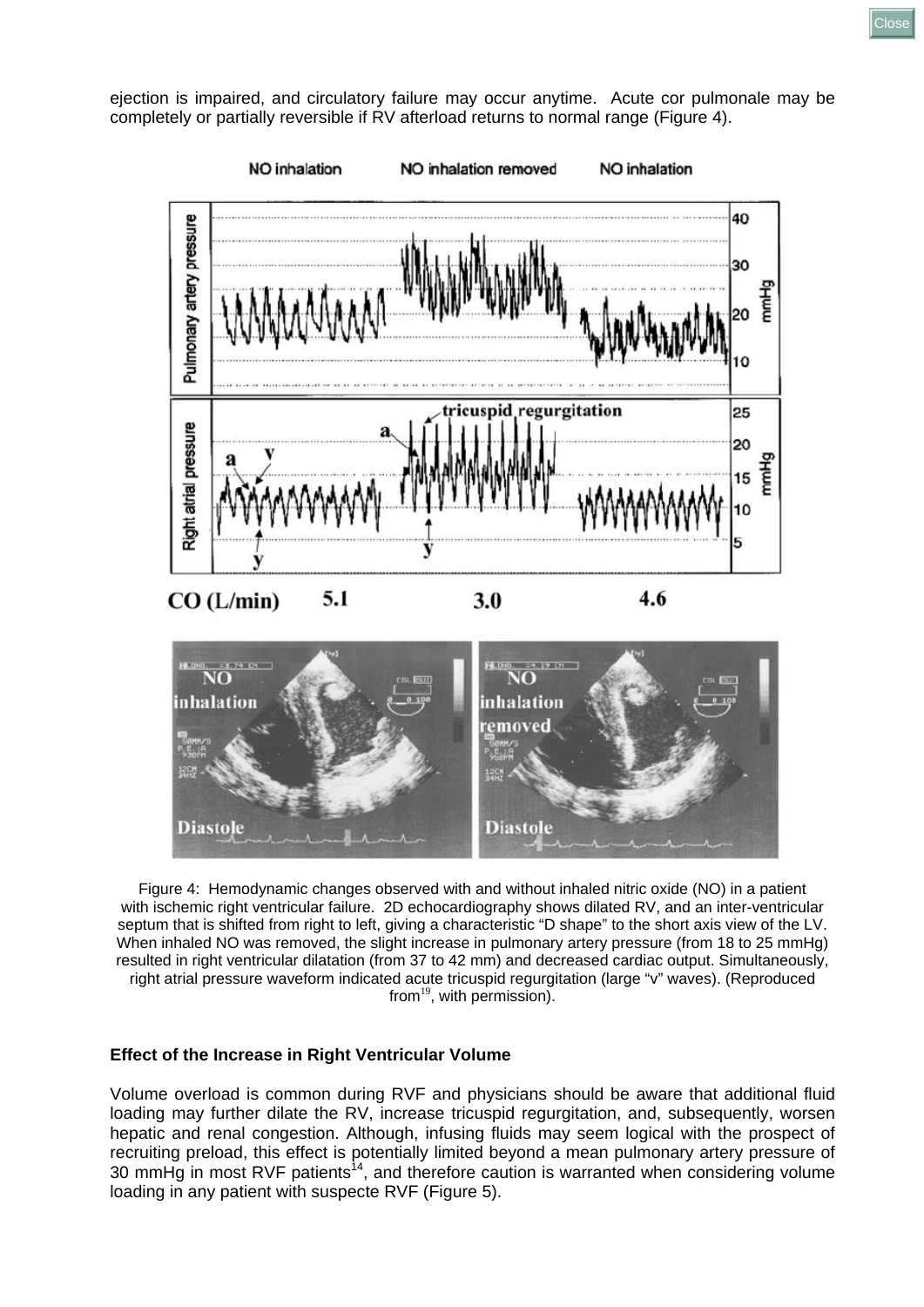

Figure 5: Management algorithm of RVF.

# **Ventricular Interdependence**

There is a high degree of ventricular interdependence due to the existence of a non-compliant pericardium surrounding both ventricles<sup>15</sup>. Any acute increase in the size of one chamber will occur at the expenses of the other one<sup>16</sup>. Indeed, increases in the end-diastolic volume of the left ventricle are transmitted to the RV by movement of the interventricular septum toward the right cavity, increasing the end-diastolic pressure of the  $RV^{17}$ . Similarly, when right ventricular end-diastolic volume is increased, the interventricular septum shifts towards the left cavity during diastole due to restrictions imposed by the pericardium on the RV as the cavity volume increases. This leftward shift impairs left ventriclar filling due to the reduction in left ventriclar volume and compliance.

Ventricular interdependence can also cause RVF during left ventricular assist device support. As the left ventricular assist device restores cardiac output, the sudden increase in venous return may precipitate acute right ventricular failure<sup>18</sup>. It is therefore crucial to monitor right ventricular function during the first days following insertion of a left ventricular assist device and to provide inotropic support to the RV if required.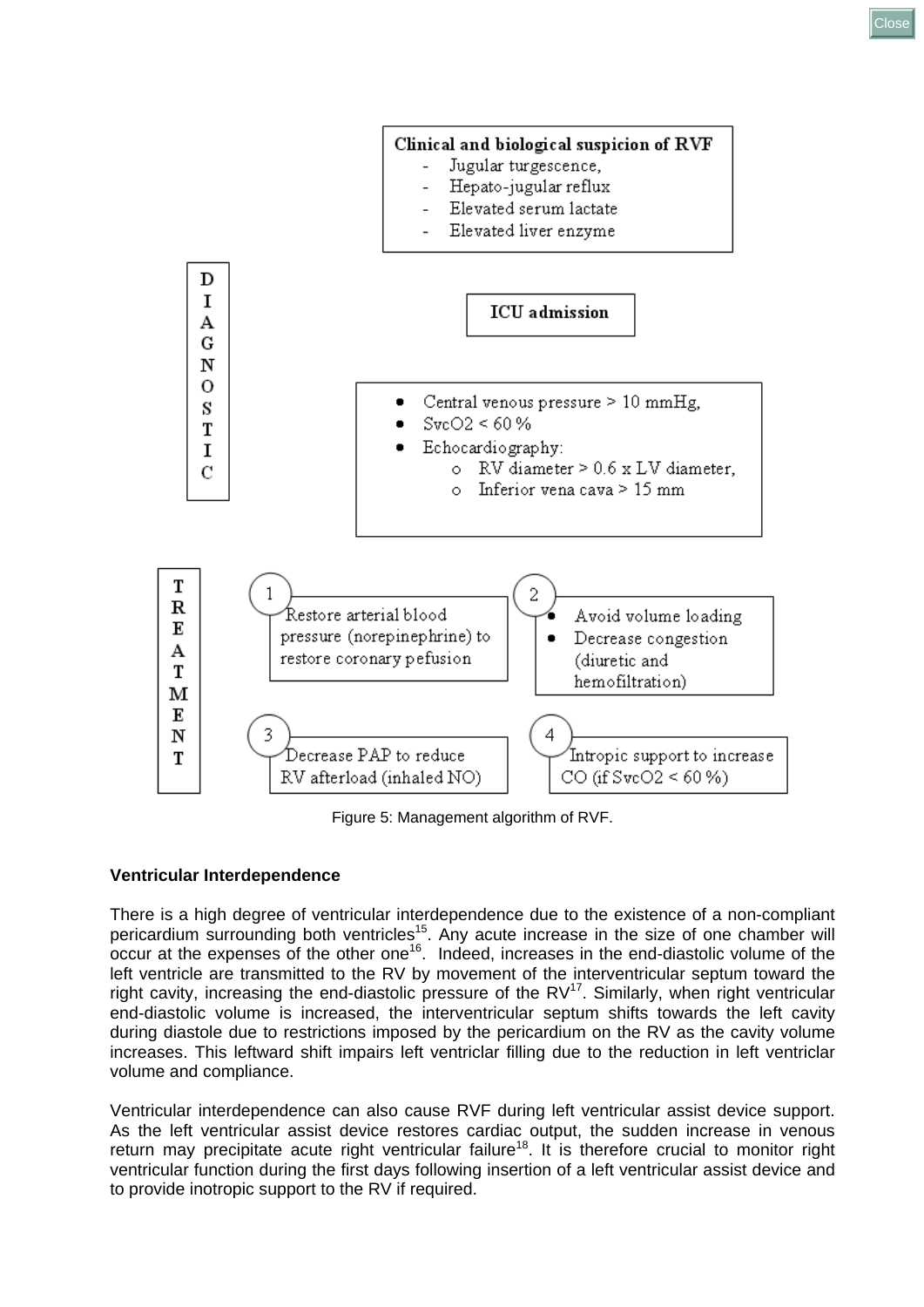

### **The Vicious Cycle of Auto-Aggravation**

Compared to the left ventricle, RVF progresses quickly from compensated to end-stage heart failure because of a vicious cycle of auto-aggravation (Figure 3). This is quite specific to the RV and rarely seen in isolated left ventricular failure. As can be seen in Figure 4, although modest, a sudden increase in RV afterload (inhaled NO withdraw) on an ischemic RV immediately dilates the RV, induces a tricuspid regurgitation and decreases cardiac output.

### **CONCLUSION**

Understanding physiology and physiopathology of the right ventricule is essential for the management of right ventricular failure. Intensivists and anesthesiologists should be aware that the RV is an organ at risk in critically ill patients and in some surgical patients. Therapeutic management of RVF depends upon underlying etiology, but primarily involves breaking the vicious circle of reduced cardiac output. This will allow restoring adequate oxygen delivery to the myocardium and reducing right ventricular overload. Treatment of RVF should therefore focus on alleviating congestion (limit volume loading), increase right coronary artery perfusion pressure and flow, improving right ventricular contractility and/or reducing right ventricular afterload (avoid mechanical ventilation and/or avoid high airway pressure).

### **REFERENCES**

- [1] Starr I JW, Meade RH. The absence of conspicuous increments of venous pressure after severe damage to the RV of the dog, with discussion of the relation between clinical congestive heart failure and heart disease. Am Heart J 1943;26:291 - 301.
- [2] Cohn JN, Guiha NH, Broder MI, Limas CJ. Right ventricular infarction. Clinical and hemodynamic features. Am J Cardiol 1974;33:209-14.
- [3] Encyclopaedia HC-G. Right-sided heart failure. <http://www.healthcentral.com/mhc/top/000154.cfm> 2002.
- [4] Kannel WB, Belanger AJ. Epidemiology of heart failure. Am Heart J 1991;121:951-7.
- [5] Mehta SR, Eikelboom JW, Natarajan MK et al. Impact of right ventricular involvement on mortality and morbidity in patients with inferior myocardial infarction. J Am Coll Cardiol 2001;37:37-43.
- [6] Lupi-Herrera E, Lasses LA, Cosio-Aranda J et al. Acute right ventricular infarction: clinical spectrum, results of reperfusion therapy and short-term prognosis. Coron Artery Dis 2002;13:57-64.
- [7] Redington AN, Gray HH, Hodson ME et al. Characterisation of the normal right ventricular pressure-volume relation by biplane angiography and simultaneous micromanometer pressure measurements. Br Heart J 1988;59:23-30.
- [8] Brooks H, Kirk ES, Vokonas PS et al. Performance of the right ventricle under stress: relation to right coronary flow. J Clin Invest 1971;50:2176-83.
- [9] Goldstein JA. Pathophysiology and management of right heart ischemia. J Am Coll Cardiol 2002;40:841-53.
- [10] Pfisterer M. Right ventricular involvement in myocardial infarction and cardiogenic shock. Lancet 2003;362:392-4.
- [11] Vieillard-Baron A, Schmitt JM, Augarde R et al. Acute cor pulmonale in acute respiratory distress syndrome submitted to protective ventilation: incidence, clinical implications, and prognosis. Crit Care Med 2001;29:1551-5.
- [12] Vieillard-Baron A, Prin S, Chergui K et al. Echo-Doppler demonstration of acute cor pulmonale at the bedside in the medical intensive care unit. Am J Respir Crit Care Med 2002;166:1310-9.